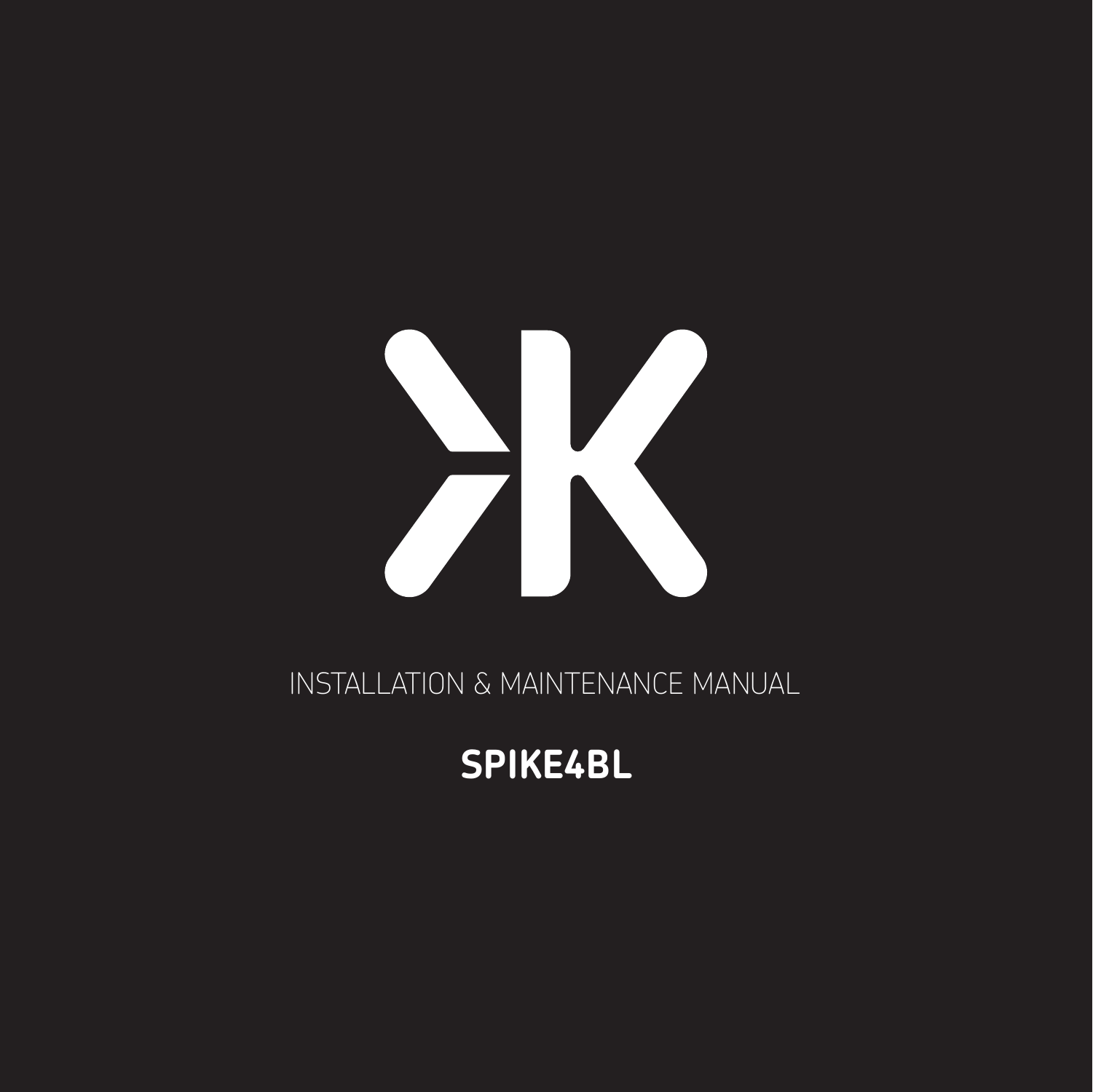## **GENERAL INSTRUCTIONS**

**These instructions should be read carefully and retained by the end user after installation for future reference and maintenance.**

**These instructions should be used to aid the installation of the following product: SPIKE4BL**

#### **SAFETY**

- This product must be installed in accordance with the latest edition of the IEE Wiring Regulations (BS7671) and current Building Regulations. If in any doubt, consult a qualified electrician
- Please isolate mains prior to installation or maintenance
- Check the total load on the circuit (including when this luminaire is fitted) does not exceed the rating of the circuit cable, fuse or circuit breaker
- Please note the IP (Ingress Protection) rating of this luminaire when deciding the location for installation
- This product is Class I and must be earthed
- This product is IP65 rated

# **INSTALLATION**

Please note - if this luminaire is being used in conjunction with an external PIR or sensor, please confirm with the manufacturer of the sensors that they are compatible with LED luminaires

- Provide power to the required point of installation (refer to BS7671 for correct cabling methods). Suitable IP rated junction boxes should be used where required
- The power source connections should be local and accessible via a suitable IP rated enclosure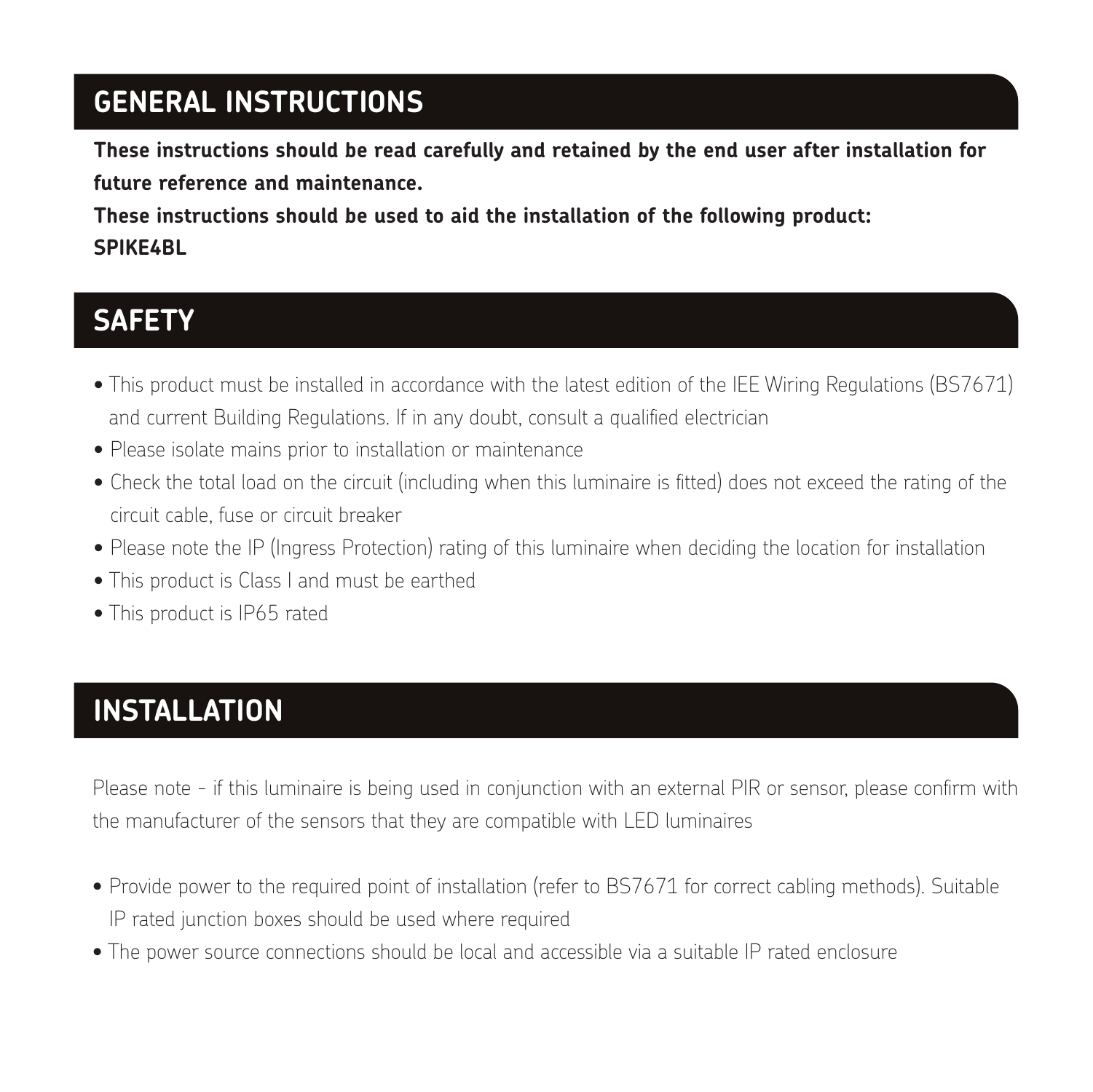



- The body of the product should not rest directly on the ground The body of the product should not rest directly on the ground
- The pre-installed cable supplied is for above-ground use only. Cables that are to be routed within walls or The pre-installed cable supplied is for above-ground use only. Cables that are to be routed within below ground must be protected by means of a suitable conduit or trunking (see Fig. 2)

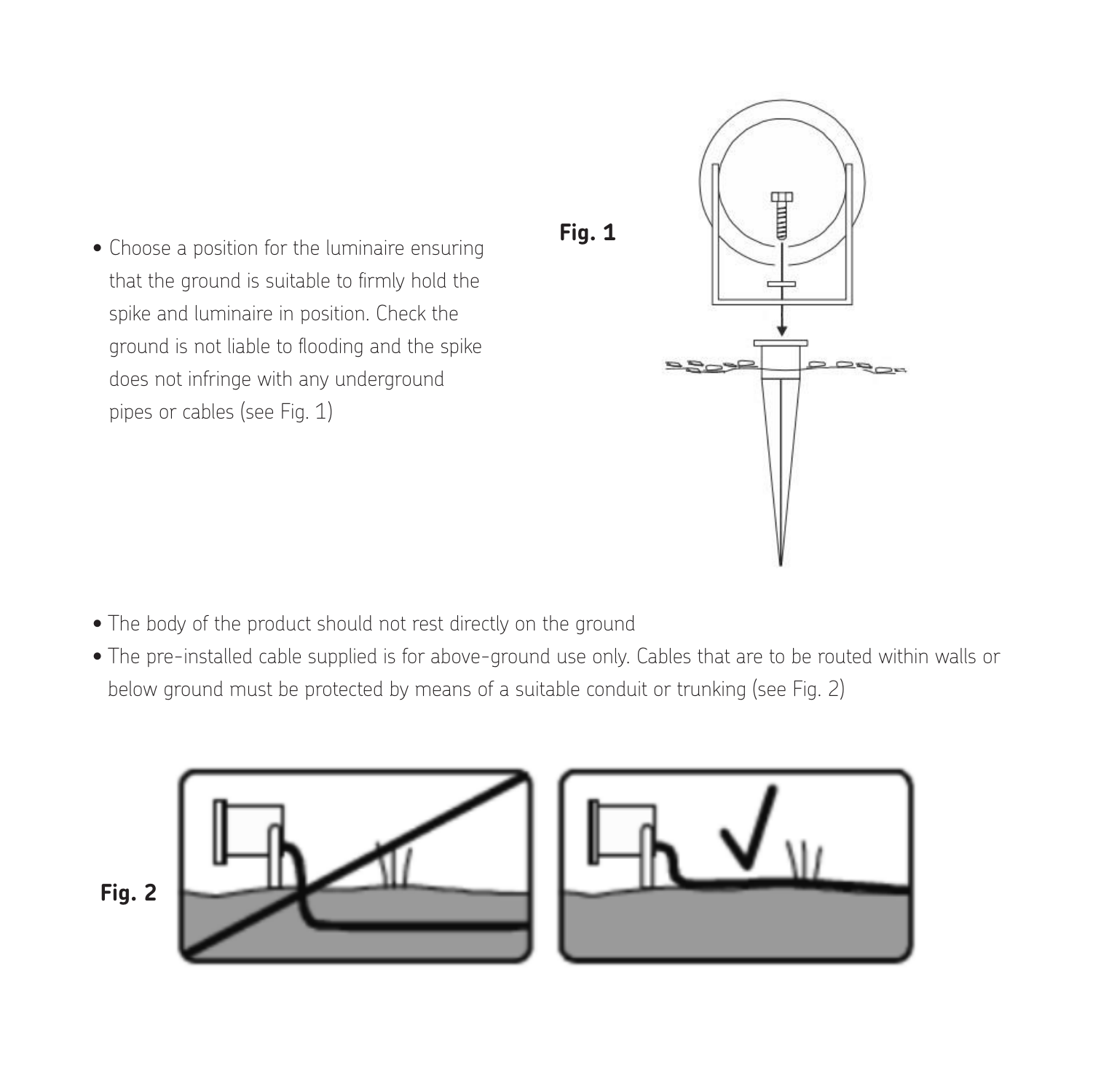• For wall mounting, using the bracket as a template, mark the location for, and drill the fixing holes ensuring on to infringe with any gas/water pipes or electrical cables (see Fig. 3) ensuring not to infringe with any gas / water pipes or electrical cables (see Fig. 3)



- Connect the luminaire to the mains supply ensuring that correct polarity is observed: Live (Brown), Earth Connect the luminaire to the mains supply ensuring that correct polarity is observed: Live (Brown), (Green/Yellow), Neutral (Blue)
- of the burn, the barract correct operation<br>• Switch on and check for correct operation
- Switch on and criect for correct operation<br>• Should the protective glass be cracked or damaged it should be replaced immediately id the protective glass be cracked or damaged it should be replaced immediately
- $\bullet$  This fitting must not be used without the protective glass installed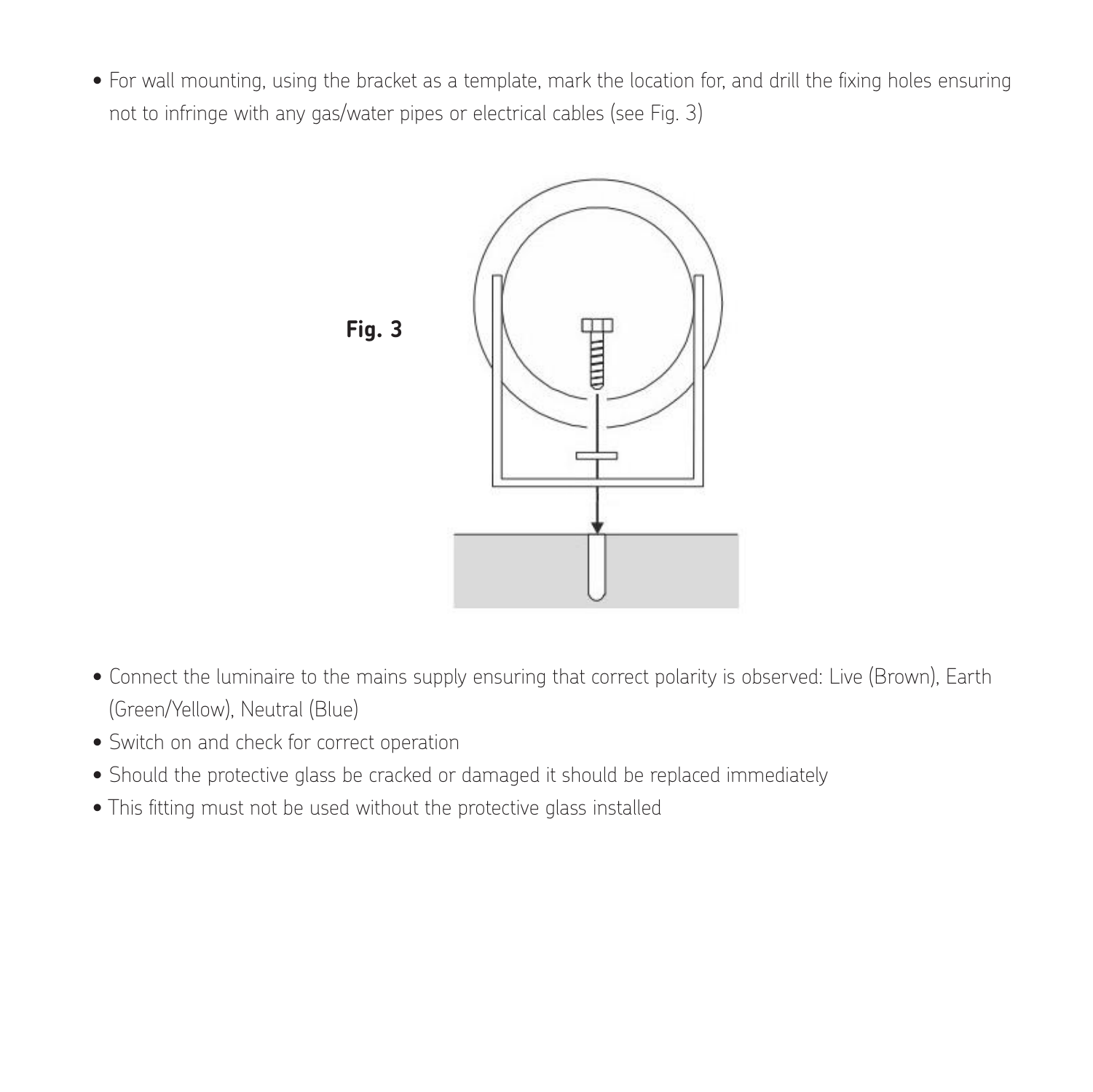#### **WARNING**

This luminaire must be disconnected from the circuit if subjected to any high voltage or insulation resistance testing. Irreparable damage will occur if this instruction is not followed.

This product is not suitable for installation in or near a coastal or marine environment.

## **GENERAL**

The light source of this luminaire is not replaceable; when the light source reaches its end of life the whole luminaire should be replaced.

Clean the external surfaces with a damp cloth using a mild solution of detergent and warm water only, do not use aggressive cleaning products or solvents which may damage the product.

Do not use any source of high-pressure washers to maintain or clean this luminaire.

This product is non-dimmable.

This product should be recycled in the correct manner when it reaches the end of its life. Check local authorities for where facilities exist.

## **WARRANTY**

This product has a warranty of 3 years from the date of purchase. Failure to install this product in accordance with the current edition of the IEE Wiring Regulations (BS7671), improper use, or removal of the batch code will invalidate the warranty. If this product should fail within its warranty period, it should be returned to the place of purchase for a free of charge replacement. ML Accessories does not accept responsibility for any installation costs associated with the replacement product. Your statutory rights are not affected. ML Accessories reserve the right to alter product specification without prior notice.